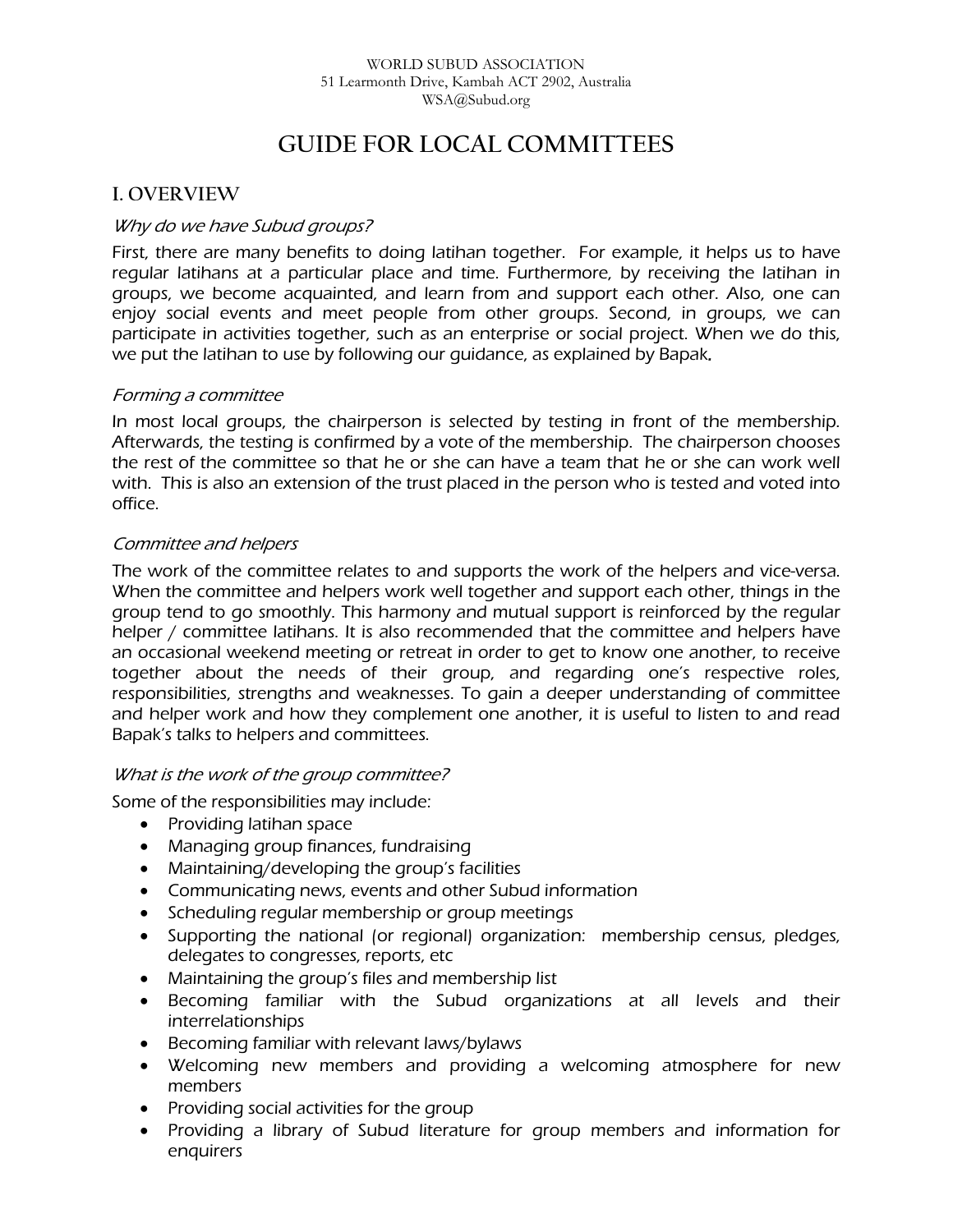- Encouraging members to participate in wing organization activities such as enterprises, charitable projects, cultural, youth, health and educational activities
- Distributing information to those who wish to know about Subud
- Participating in outreach activities such as charitable projects and cultural activities
- Working with the group helpers to create an environment that encourages the growth of the latihan and the development of the members of the group.
- To support, insofar as it is appropriate, the initiatives of members.

# **II. JOB DESCRIPTIONS**

### Group Chairperson

- 1. Provide organizational systems to meet the needs of the group.
- 2. Hold regular group meetings.
- 3. Provide a healthy forum for discussion of issues, members' ideas, wishes, criticisms, etc.
- 4. Provide for and make arrangements for maintenance of a suitable facility for the practice of the latihan kejiwaan with assistance from the committee or a Subcommittee.
- 5. Organize and preside over regularly scheduled meetings for the committee, committee and helpers, and general membership, including general or specific agenda preparation.
- 6. Review the finances of the group.
- 7. Oversee the purchase, financing, development, sale, maintenance, insurance, etc, of the Subud property owned by the group. Liaise with the national committee, or trustees if the Subud property is owned nationally or by a Trust.
- 8. Organize and oversee all fundraising within the group, both by donation and special event.
- 9. Form and oversee subcommittees for specific duties as and when required.
- 10. Actively participate in group activities
- 11. Act as a liaison and or representative for the group with other levels of the Subud organization, eg, regional, national.
- 12. Participate in regularly scheduled latihans with the committee and helpers.
- 13. Act to unify thoughts and feelings in committee and membership meetings to facilitate harmonious decisions.
- 14. Encourage members to participate in wings organization activities: enterprises, charitable projects, cultural, youth, health and educational activities. Appoint group chairs to wings' positions.
- 15. Provide a library of Subud literature for group members, including tapes, videos, DVDs, and information for enquirers.
- 16. To report to the national committee as required about the group.
- 17. At the end of the term, help the new chairperson learn the requirements of the job.

#### Group Vice-Chairperson

- 1. Assist the chairperson to carry out responsibilities.
- 2. Assume responsibilities of chairperson in event of absence.
- 3. Take on overseeing role in areas assigned by the chairperson.
- 4. Accept duties as assigned by the chairperson and committee.
- 5. Actively participate in group activities.
- 6. Participate in regularly scheduled latihans with the committee and helpers.
- 7. At the end of the term, help the new vice-chairperson learn the requirements of the job.